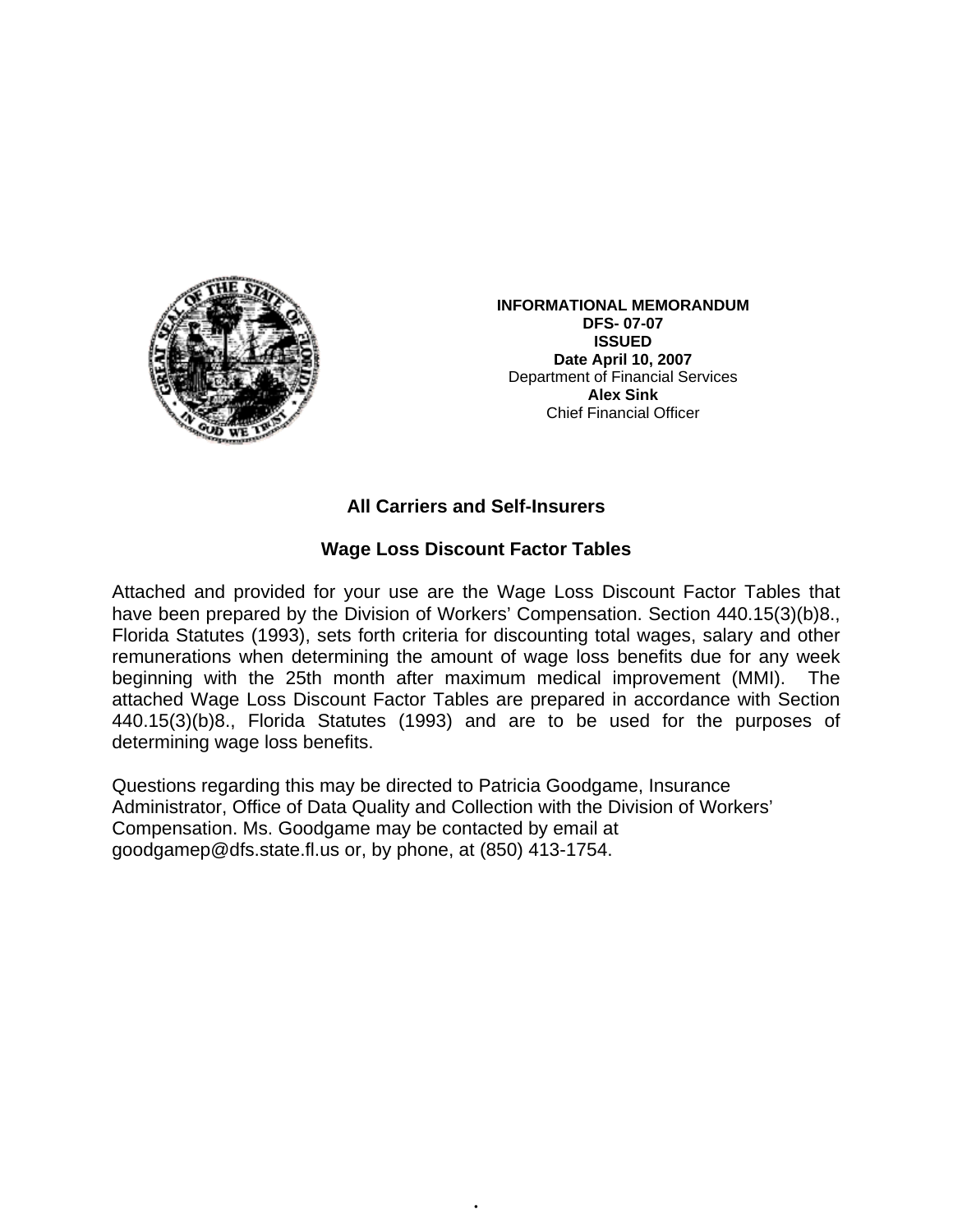## *WAGE LOSS COMPUTATION OF DISCOUNT FACTOR*

The C.P.I. for the *PREVIOUS* year shall be used to determine the discount factor for use in the *CURRENT* payment year when the C.P.I. is less than the 5 percent factor established July 1, 1980 pursuant to Section 440.15 (3) (b), F.S. (1993). The current discount factor is established by dividing the previous years' discount factor by the previous years' C.P.I. factor.

The weekly gross earnings reported by the claimant shall be multiplied by the established discount factors to produce the discounted gross earnings amounts to be used in the Wage Loss payment calculations.

## **U.S. DEPT. OF LABOR CONSUMER PRICE INDEX INFLATION FACTOR:**

| YEAR. | <b>C.P.I.</b> |
|-------|---------------|
| 2005  | 1.0360        |
| 2006  | 1.0250        |
|       |               |

I. When the 25th month following MMI occurs in 1983, the following discount factor will be used for each Wage Loss payment made for the 25th month and subsequent month during the calendar year indicated. The same discount factor will be used for all payments made to the same claimant during the same calendar year.

| CALENDAR PAYMENT | <b>DISCOUNT</b> |
|------------------|-----------------|
| YEAR.            | <b>FACTOR</b>   |
| 2006             | 0.4811          |
| 2007             | 0.4694          |

II. When the 25th month following MMI occurs in 1984, the following discount factors will be used for each Wage Loss payment made for the 25th month and subsequent month during the calendar year indicated. The same discount factor will be used for all payments made to the same claimant during the same calendar year.

| <b>CALENDAR PAYMENT</b> | <b>DISCOUNT</b> |
|-------------------------|-----------------|
| YEAR                    | <b>FACTOR</b>   |
| 2006                    | 0.5000          |
| 2007                    | 0.4878          |

III. When the 25th month following MMI occurs in 1985, the following discount factors will be used for each Wage Loss payment made for the 25th month and subsequent month during the calendar year indicated. The same discount factor will be used for all payments made to the same claimant during the same calendar year.

| <b>CALENDAR PAYMENT</b> | <b>DISCOUNT</b> |
|-------------------------|-----------------|
| YEAR                    | <b>FACTOR</b>   |
| 2006                    | 0.5189          |
| 2007                    | 0.5062          |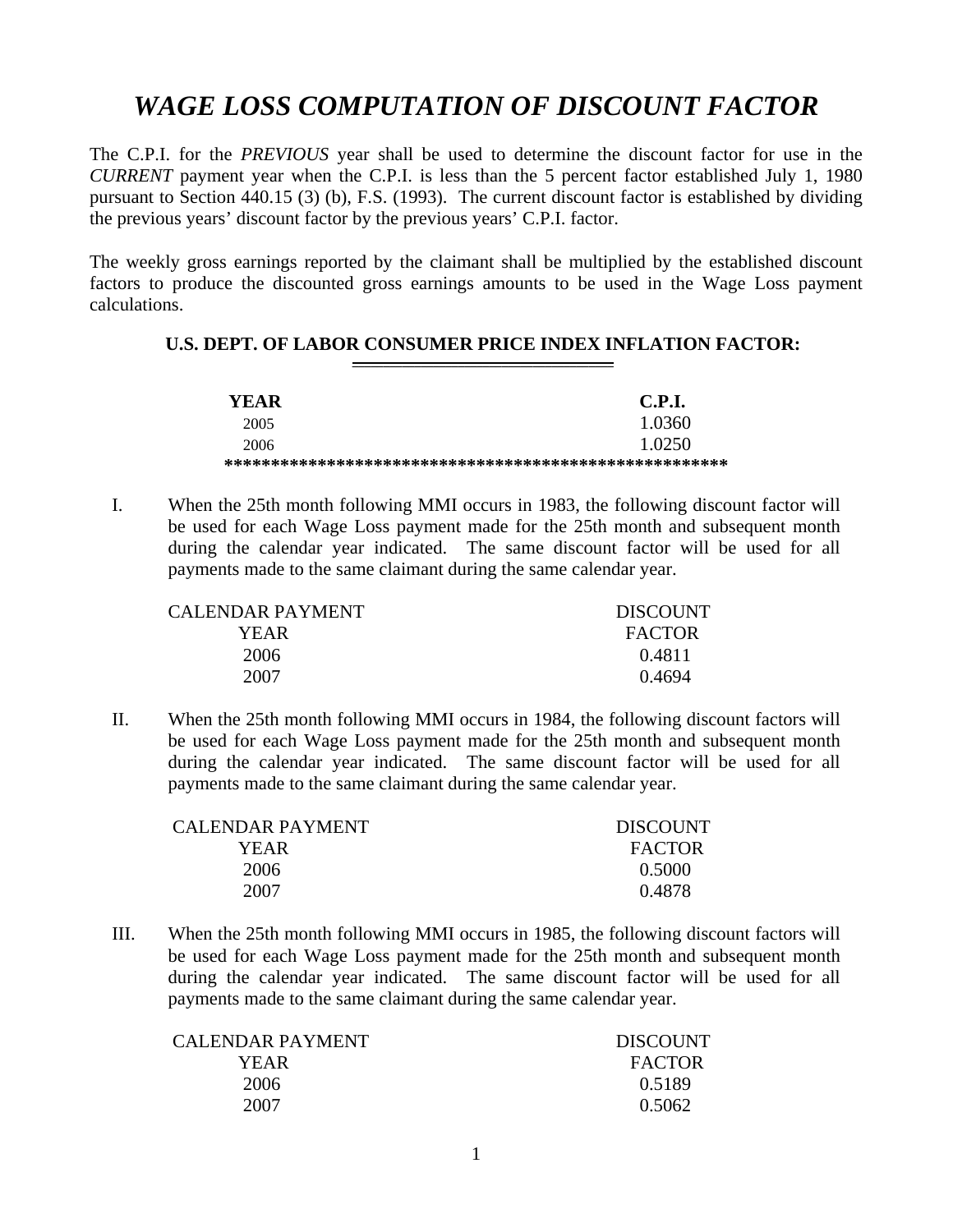IV. When the 25th month following MMI occurs in 1986 the following discount factors will be used for each Wage Loss payment made for the 25th month and subsequent month during the calendar year indicated. The same discount factor will be used for all payments made to the same claimant during the same calendar year.

| CALENDAR PAYMENT | <b>DISCOUNT</b> |
|------------------|-----------------|
| YEAR             | <b>FACTOR</b>   |
| 2006             | 0.5396          |
| 2007             | 0.5264          |

V. When the 25th month following MMI occurs in 1987, the following discount factors will be used for each Wage Loss payment made for the 25th month and subsequent month during the calendar year indicated. The same discount factor will be used for all payments made to the same claimant during the same calendar year.

| CALENDAR PAYMENT | <b>DISCOUNT</b> |
|------------------|-----------------|
| YEAR.            | <b>FACTOR</b>   |
| 2006             | 0.5597          |
| 2007             | 0.5460          |

VI. When the 25th month following MMI occurs in 1988, the following discount factors will be used for each Wage Loss payment made for the 25th month and subsequent month during the calendar year indicated. The same discount factor will be used for all payments made to the same claimant during the same calendar year.

| CALENDAR PAYMENT | <b>DISCOUNT</b> |
|------------------|-----------------|
| YEAR.            | <b>FACTOR</b>   |
| 2006             | 0.5657          |
| 2007             | 0.5519          |

VII. When the 25th month following MMI occurs in 1989, the following discount factors will be used for each Wage Loss payment made for the 25th month and subsequent month during the calendar year indicated. The same discount factor will be used for all payments made to the same claimant during the same calendar year.

| CALENDAR PAYMENT | <b>DISCOUNT</b> |
|------------------|-----------------|
| YEAR.            | <b>FACTOR</b>   |
| 2006             | 0.5906          |
| 2007             | 0.5762          |
|                  |                 |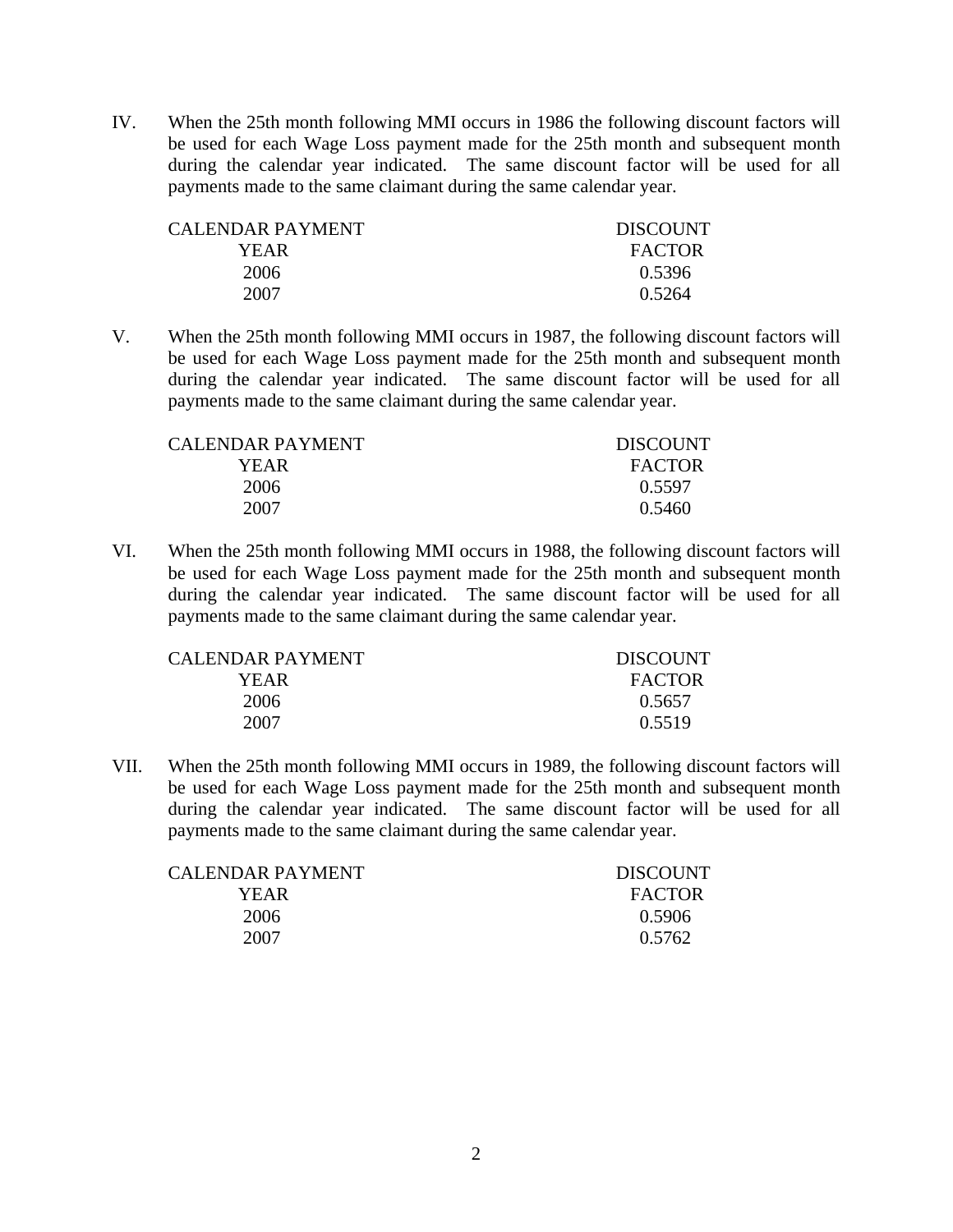VIII. When the 25th month following MMI occurs in 1990, the following discount factors will be used for each Wage Loss payment made for the 25th month and subsequent month during the calendar year indicated. The same discount factor will be used for all payments made to the same claimant during the same calendar year.

| CALENDAR PAYMENT- | <b>DISCOUNT</b> |
|-------------------|-----------------|
| YEAR              | <b>FACTOR</b>   |
| 2006              | 0.6168          |
| 2007              | 0.6018          |

IX. When the 25th month following MMI occurs in 1991, the following discount factors will be used for each Wage Loss payment made for the 25th month and subsequent month during the calendar year indicated. The same discount factor will be used for all payments made to the same claimant during the same calendar year.

| <b>DISCOUNT</b> |
|-----------------|
| <b>FACTOR</b>   |
| 0.6454          |
| 0.6297          |
|                 |

X. When the 25th month following MMI occurs in 1992, the following discount factors will be used for each Wage Loss payment made for the 25th month and subsequent month during the calendar year indicated. The same discount factor will be used for all payments made to the same claimant during the same calendar year.

| <b>CALENDAR PAYMENT</b> | <b>DISCOUNT</b> |
|-------------------------|-----------------|
| YEAR                    | <b>FACTOR</b>   |
| 2006                    | 0.6776          |
| 2007                    | 0.6611          |

XI. When the 25th month following MMI occurs in 1993, the following discount factors will be used for each Wage Loss payment made for the 25th month and subsequent month during the calendar year indicated. The same discount factor will be used for all payments made to the same claimant during the same calendar year.

| CALENDAR PAYMENT | <b>DISCOUNT</b> |
|------------------|-----------------|
| YEAR             | <b>FACTOR</b>   |
| 2006             | 0.6985          |
| 2007             | 0.6815          |
|                  |                 |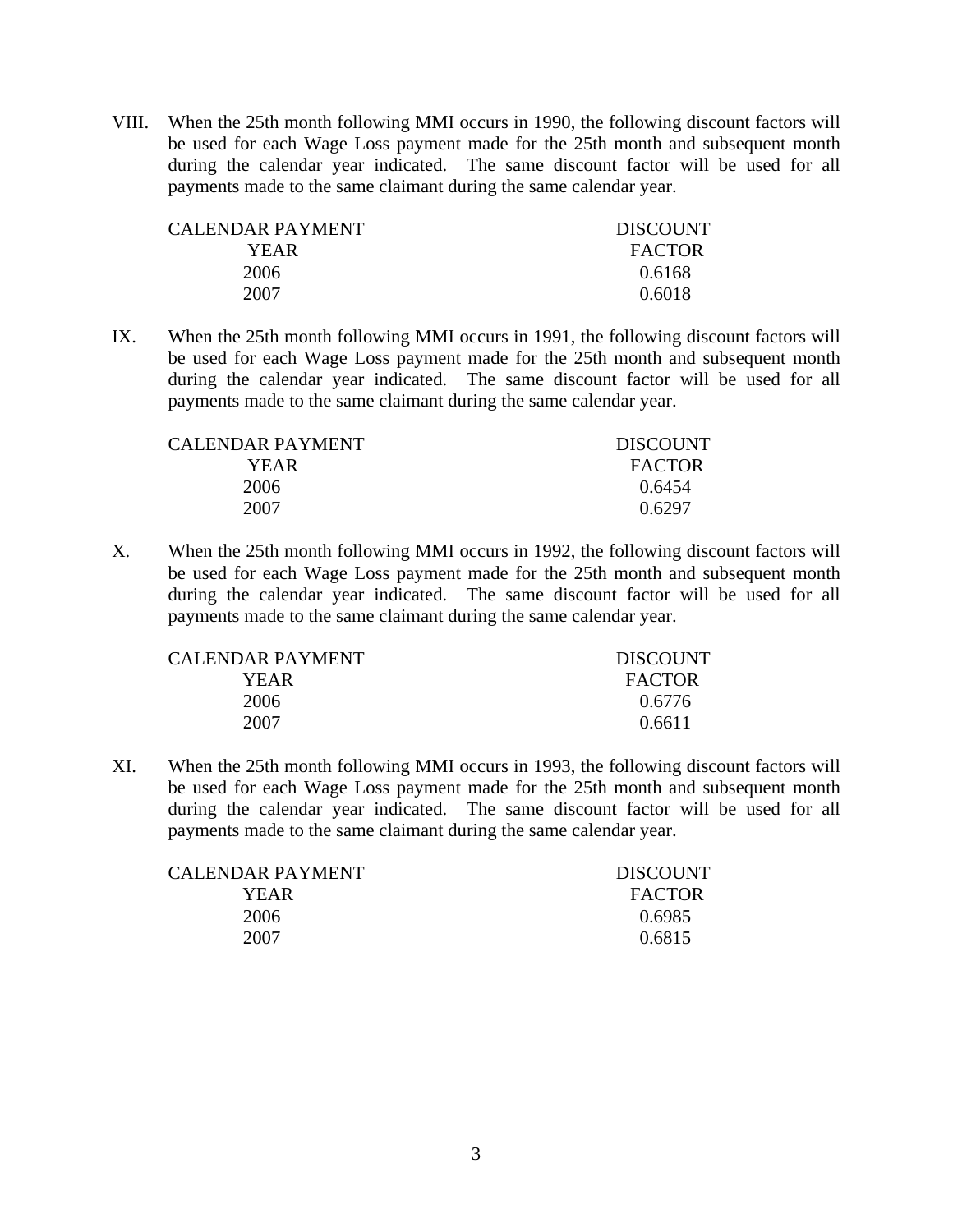XII. When the 25th month following MMI occurs in 1994, the following discount factors will be used for each Wage Loss payment made for the 25th month and subsequent month during the calendar year indicated. The same discount factor will be used for all payments made to the same claimant during the same calendar year.

| CALENDAR PAYMENT | <b>DISCOUNT</b> |
|------------------|-----------------|
| YEAR             | <b>FACTOR</b>   |
| 2006             | 0.7185          |
| 2007             | 0.7010          |

XIII. When the 25th month following MMI occurs in 1995, the following discount factors will be used for each Wage Loss payment made for the 25th month and subsequent month during the calendar year indicated. The same discount factor will be used for all payments made to the same claimant during the same calendar year.

| CALENDAR PAYMENT. | <b>DISCOUNT</b> |
|-------------------|-----------------|
| YEAR              | <b>FACTOR</b>   |
| 2006              | 0.7382          |
| 2007              | 0.7202          |

XIV. When the 25th month following MMI occurs in 1996, the following discount factors will be used for each Wage Loss payment made for the 25th month and subsequent month during the calendar year indicated. The same discount factor will be used for all payments made to the same claimant during the same calendar year.

| CALENDAR PAYMENT | <b>DISCOUNT</b> |
|------------------|-----------------|
| YEAR             | <b>FACTOR</b>   |
| 2006             | 0.7580          |
| 2007             | 0.7395          |

XV. When the 25th month following MMI occurs in 1997, the following discount factors will be used for each Wage Loss payment made for the 25th month and subsequent month during the calendar year indicated. The same discount factor will be used for all payments made to the same claimant during the same calendar year.

| CALENDAR PAYMENT | <b>DISCOUNT</b> |
|------------------|-----------------|
| YEAR             | <b>FACTOR</b>   |
| 2006             | 0.7770          |
| 2007             | 0.7580          |
|                  |                 |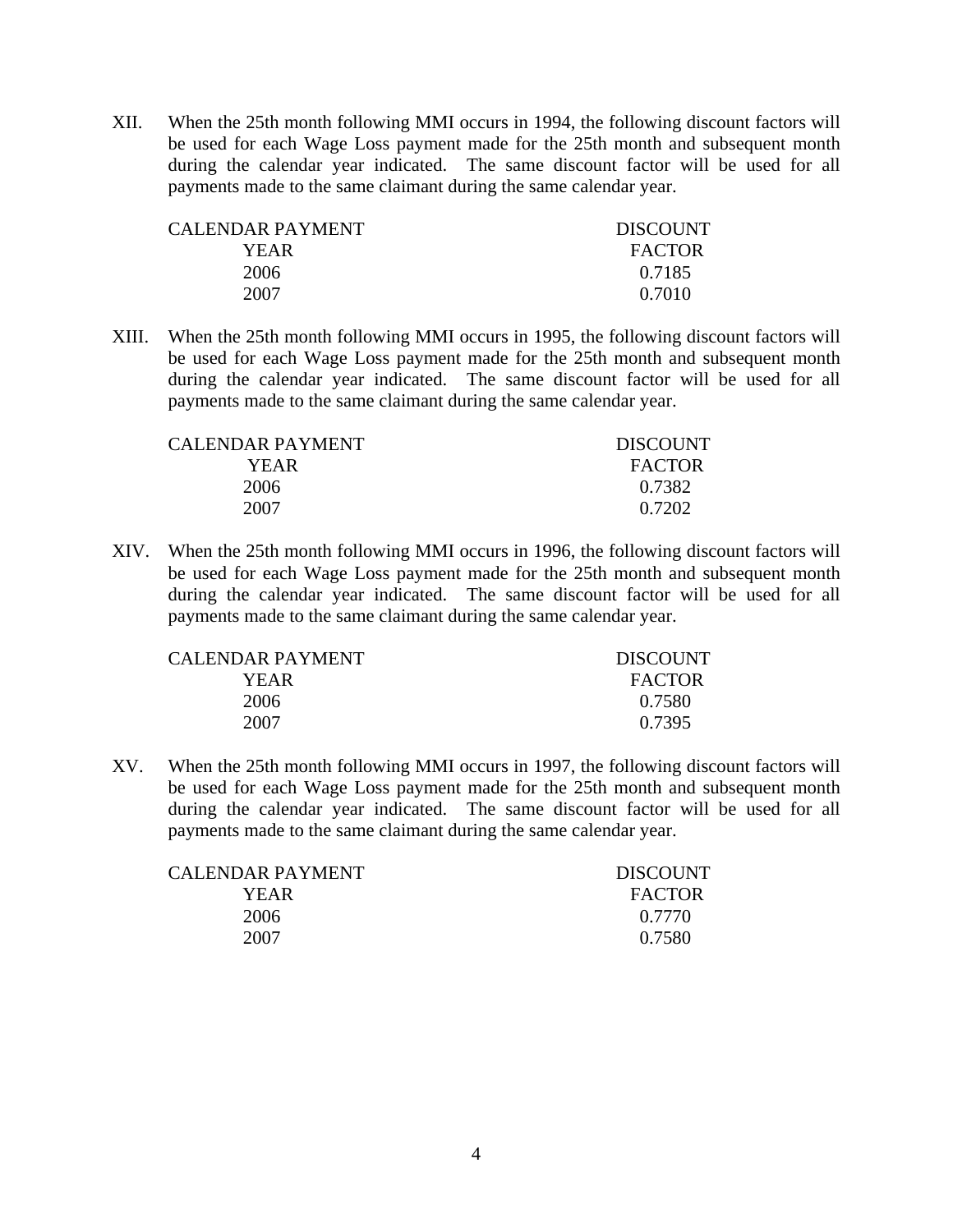XVI. When the 25th month following MMI occurs in 1998, the following discount factors will be used for each Wage Loss payment made for the 25th month and subsequent month during the calendar year indicated. The same discount factor will be used for all payments made to the same claimant during the same calendar year.

| CALENDAR PAYMENT | <b>DISCOUNT</b> |
|------------------|-----------------|
| YEAR             | <b>FACTOR</b>   |
| 2006             | 0.8026          |
| 2007             | 0.7830          |

XVII. When the 25th month following MMI occurs in 1999, the following discount factors will be used for each Wage Loss payment made for the 25th month and subsequent month during the calendar year indicated. The same discount factor will be used for all payments made to the same claimant during the same calendar year.

| CALENDAR PAYMENT | <b>DISCOUNT</b> |
|------------------|-----------------|
| YEAR             | <b>FACTOR</b>   |
| 2006             | 0.8170          |
| 2007             | 0.7971          |

XVIII. When the 25th month following MMI occurs in 2000, the following discount factors will be used for each Wage Loss payment made for the 25th month and subsequent month during the calendar year indicated. The same discount factor will be used for all payments made to the same claimant during the same calendar year.

| CALENDAR PAYMENT | <b>DISCOUNT</b> |
|------------------|-----------------|
| YEAR             | <b>FACTOR</b>   |
| 2006             | 0.8300          |
| 2007             | 0.8098          |

XIX. When the 25th month following MMI occurs in 2001, the following discount factors will be used for each Wage Loss payment made for the 25th month and subsequent month during the calendar year indicated. The same discount factor will be used for all payments made to the same claimant during the same calendar year.

| CALENDAR PAYMENT | <b>DISCOUNT</b> |
|------------------|-----------------|
| YEAR             | <b>FACTOR</b>   |
| 2006             | 0.8525          |
| 2007             | 0.8317          |
|                  |                 |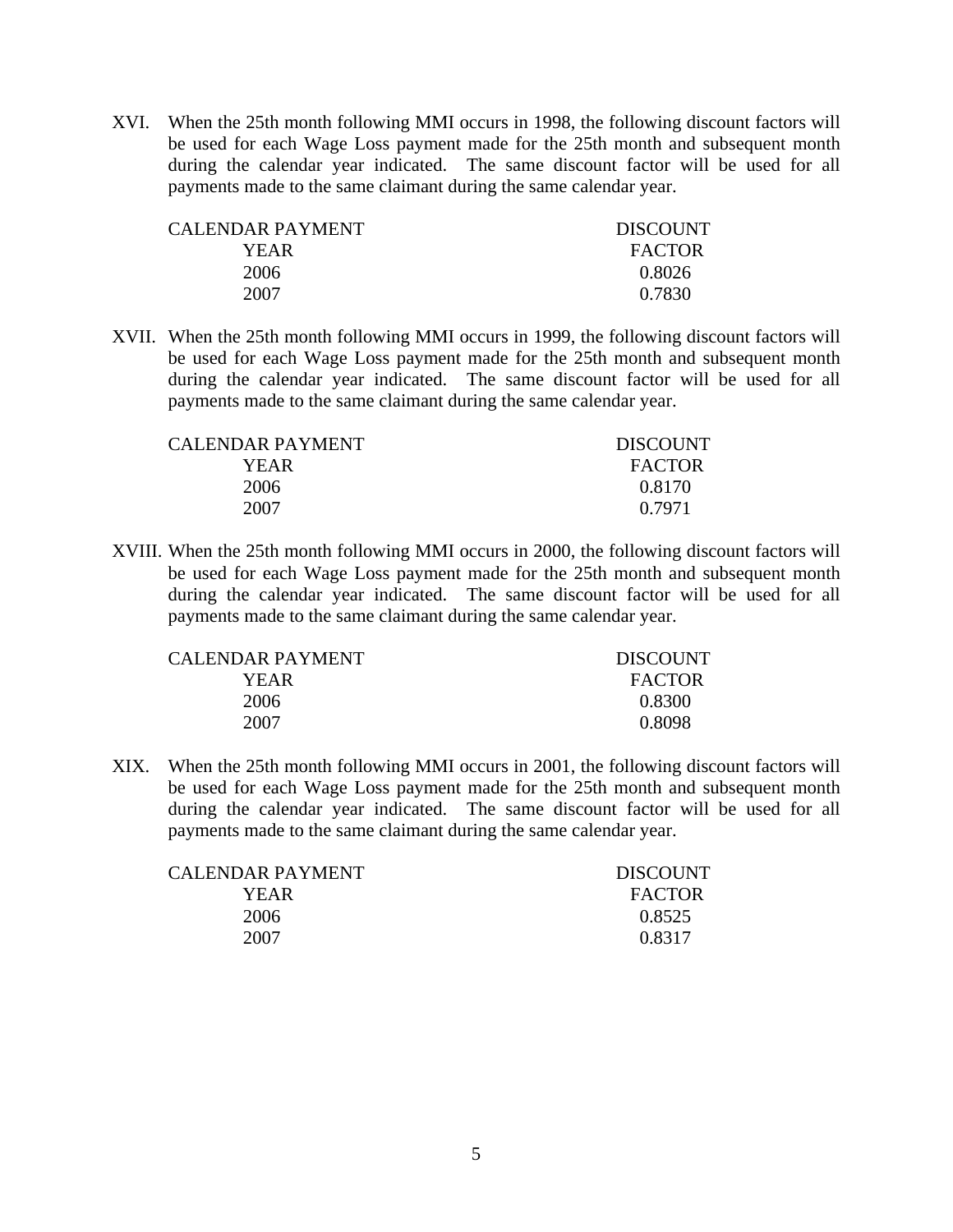XX. When the 25th month following MMI occurs in 2002, the following discount factors will be used for each Wage Loss payment made for the 25th month and subsequent month during the calendar year indicated. The same discount factor will be used for all payments made to the same claimant during the same calendar year.

| CALENDAR PAYMENT | <b>DISCOUNT</b> |
|------------------|-----------------|
| YEAR             | <b>FACTOR</b>   |
| 2006             | 0.8815          |
| 2007             | 0.8600          |

XXI. When the 25th month following MMI occurs in 2003, the following discount factors will be used for each Wage Loss payment made for the 25th month and subsequent month during the calendar year indicated. The same discount factor will be used for all payments made to the same claimant during the same calendar year.

| <b>DISCOUNT</b> |
|-----------------|
| <b>FACTOR</b>   |
| 0.8956          |
| 0.8738          |
|                 |

XXII. When the 25th month following MMI occurs in 2004 the following discount factors will be used for each Wage Loss payment made for the 25th month and subsequent month during the calendar year indicated. The same discount factor will be used for all payments made to the same claimant during the same calendar year.

| <b>CALENDAR PAYMENT</b> | <b>DISCOUNT</b> |
|-------------------------|-----------------|
| YEAR                    | <b>FACTOR</b>   |
| 2006                    | 0.9170          |
| 2007                    | 0.8946          |

XXIII. When the 25th month following MMI occurs in 2005 the following discount factors will be used for each Wage Loss payment made for the 25th month and subsequent month during the calendar year indicated. The same discount factor will be used for all payments made to the same claimant during the same calendar year.

| CALENDAR PAYMENT | <b>DISCOUNT</b> |
|------------------|-----------------|
| YEAR             | <b>FACTOR</b>   |
| 2006             | 0.9345          |
| 2007             | 0.9117          |
|                  |                 |